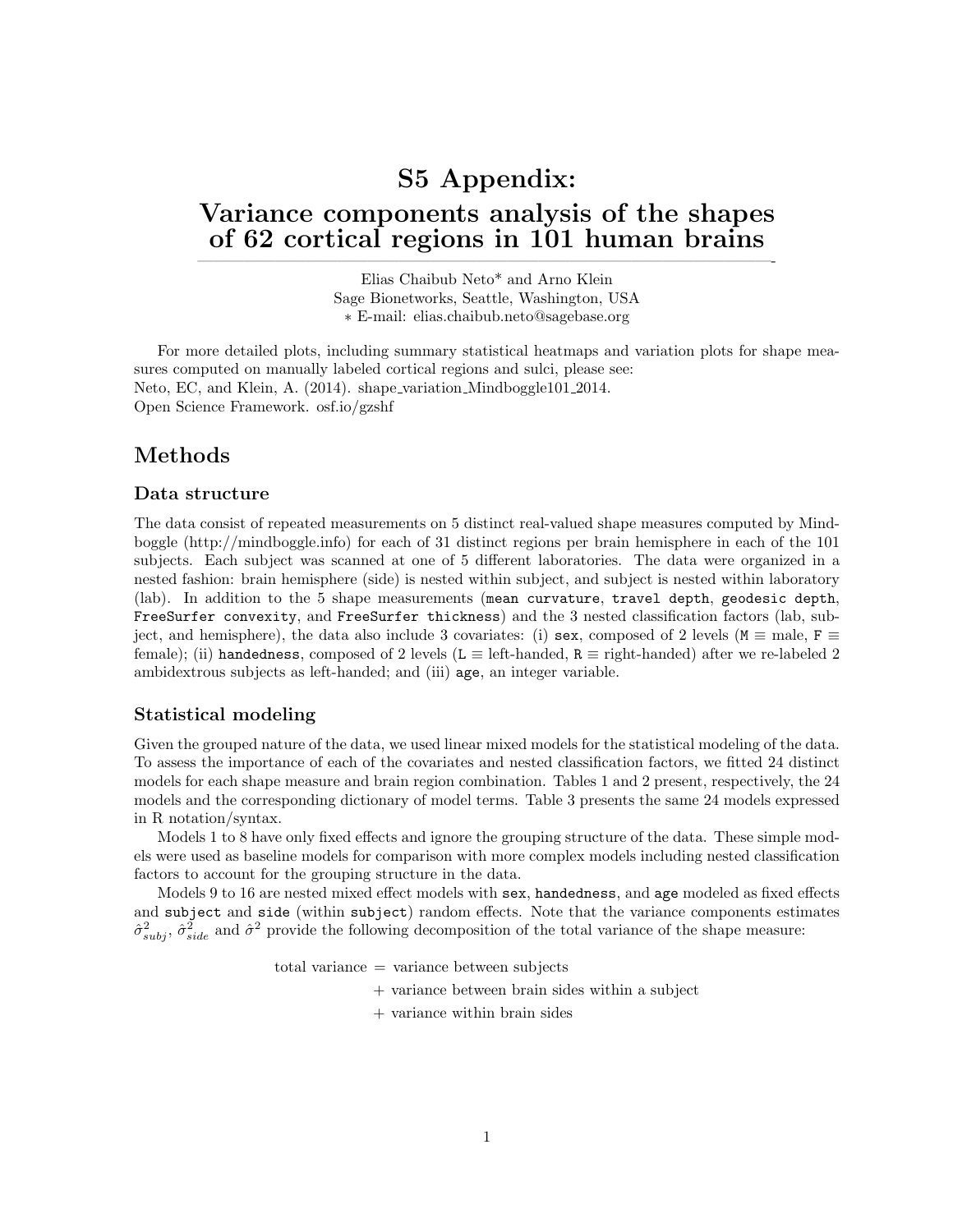Models 17 to 24 include the extra "subject within lab" nesting level. For these models, the variance components estimates  $\hat{\sigma}_{lab}^2$ ,  $\hat{\sigma}_{subj}^2$ ,  $\hat{\sigma}_{side}^2$  and  $\hat{\sigma}^2$  provide a decomposition of the total variance of the shape measure into:

total variance = variance between labs

- + variance between subjects within a lab
- $+$  variance between brain sides within a subject
- $+$  variance within brain sides  $\,$

| model 1:     | $y_r = \mu + \epsilon_r$                                                                                                                                                           |
|--------------|------------------------------------------------------------------------------------------------------------------------------------------------------------------------------------|
| model 2:     | $y_{ir} = \mu + \alpha_i + \epsilon_{ir}$                                                                                                                                          |
| model 3:     | $y_{ir} = \mu + \gamma_i + \epsilon_{ir}$                                                                                                                                          |
| model 4:     | $y_r = \mu + \beta x_r + \epsilon_r$                                                                                                                                               |
| model 5:     | $y_{ijr} = \mu + \alpha_i + \gamma_j + (\alpha \gamma)_{ij} + \epsilon_{ijr}$                                                                                                      |
| model 6:     | $y_{ir} = \mu + \alpha_i + \beta_i x_{ir} + \epsilon_{ir}$                                                                                                                         |
| model 7:     | $y_{ir} = \mu + \gamma_i + \beta_i x_{ir} + \epsilon_{ir}$                                                                                                                         |
| model 8:     | $y_{ijr} = \mu + \alpha_i + \gamma_i + (\alpha \gamma)_{ii} + \beta_{ii} x_{ijr} + \epsilon_{ijr}$                                                                                 |
|              | $\epsilon \sim N(0, \sigma^2)$                                                                                                                                                     |
| model 9:     | $u_{klr} = \mu + b_k + b_{kl} + \epsilon_{klr}$                                                                                                                                    |
| model 10:    | $y_{iklr} = \mu + \alpha_i + b_k + b_{kl} + \epsilon_{iklr}$                                                                                                                       |
| model 11:    | $y_{iklr} = \mu + \gamma_i + b_k + b_{kl} + \epsilon_{iklr}$                                                                                                                       |
| model 12:    | $u_{klr} = \mu + \beta x_{klr} + b_k + b_{kl} + \epsilon_{klr}$                                                                                                                    |
| model 13:    | $y_{i\,ikl\,r} = \mu + \alpha_i + \gamma_i + (\alpha \gamma)_{ii} + b_k + b_{kl} + \epsilon_{i\,ikl\,r}$                                                                           |
| model 14:    | $y_{iklr} = \mu + \alpha_i + \beta_i x_{iklr} + b_k + b_{kl} + \epsilon_{iklr}$                                                                                                    |
| model 15:    | $y_{iklr} = \mu + \gamma_i + \beta_i x_{iklr} + b_k + b_{kl} + \epsilon_{iklr}$                                                                                                    |
| model 16:    | $y_{ijklr} = \mu + \alpha_i + \gamma_j + (\alpha \gamma)_{ij} + \beta_{ij} x_{ijklr} + b_k + b_{kl} + \epsilon_{ijklr}$                                                            |
|              | $b_k \sim \text{N}(0, \sigma_{subj}^2), \quad b_{kl} \sim \text{N}(0, \sigma_{side}^2), \quad \epsilon \sim \text{N}(0, \sigma^2)$                                                 |
| model $17$ : | $y_{klmr} = \mu + b_m + b_{mk} + b_{mkl} + \epsilon_{klmr}$                                                                                                                        |
| model 18:    | $y_{iklmr} = \mu + \alpha_i + b_m + b_{mk} + b_{mkl} + \epsilon_{iklmr}$                                                                                                           |
| model 19:    | $y_{ikmlr} = \mu + \gamma_i + b_m + b_{mk} + b_{mkl} + \epsilon_{iklmr}$                                                                                                           |
| model 20:    | $y_{klmr} = \mu + \beta x_{klmr} + b_m + b_{mk} + b_{mkl} + \epsilon_{klmr}$                                                                                                       |
| model $21$ : | $y_{iiklmr} = \mu + \alpha_i + \gamma_i + (\alpha \gamma)_{ii} + b_m + b_{mk} + b_{mkl} + \epsilon_{iiklmr}$                                                                       |
| model $22$ : | $y_{iklmr} = \mu + \alpha_i + \beta_i x_{iklmr} + b_m + b_{mk} + b_{mkl} + \epsilon_{iklmr}$                                                                                       |
| model 23:    | $y_{jklmr} = \mu + \gamma_j + \beta_j x_{jklmr} + b_m + b_{mk} + b_{mkl} + \epsilon_{jklmr}$                                                                                       |
| model 24:    | $y_{ijklmr} = \mu + \alpha_i + \gamma_j + (\alpha \gamma)_{ij} + \beta_{ij} x_{ijklmr} + b_m + b_{mk} + b_{mkl} + \epsilon_{ijklmr}$                                               |
|              | $b_m \sim \text{N}(0, \sigma_{lab}^2), \quad b_{mk} \sim \text{N}(0, \sigma_{subj}^2), \quad b_{mkl} \sim \text{N}(0, \sigma_{side}^2), \quad \epsilon \sim \text{N}(0, \sigma^2)$ |

Table 1. Linear models.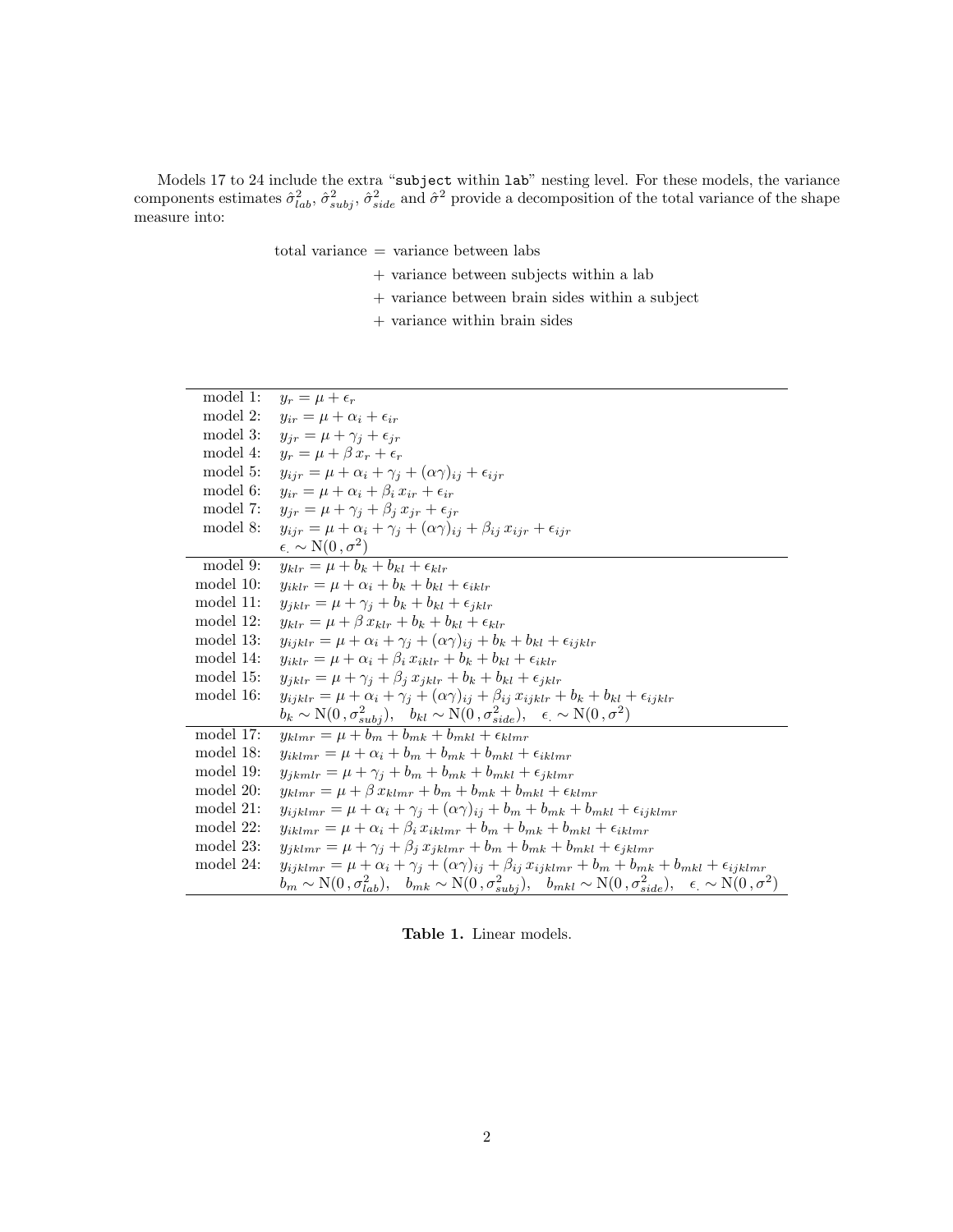| $y$ :        | shape measure                                                                                     |
|--------------|---------------------------------------------------------------------------------------------------|
| x:           | age (integer valued)                                                                              |
| $\alpha_i$ : | sex effect $(i = 1, 2, 1 \equiv \text{female}, 2 \equiv \text{male})$                             |
| $\gamma_i$ : | handedness effect $(j = 1, 2, 1 \equiv$ left-handed, $2 \equiv$ right-handed)                     |
|              | $(\alpha \gamma)_{ij}$ : sex by handedness interaction                                            |
| $\beta$ :    | age effect                                                                                        |
| $b_k$ :      | subject random effect, $k = 1, \ldots, 101$                                                       |
| $b_{kl}$ :   | side within subject random effect, $l = 1, 2$ (1 $\equiv$ left-surface, 2 $\equiv$ right-surface) |
| $b_m$ :      | lab random effect, $m = 1, \ldots, 5$                                                             |
| $b_{mk}$ :   | subject within lab random effect                                                                  |
|              | $b_{mkl}$ : side within subject (within lab) random effect                                        |
| $\epsilon$ : | residual error term                                                                               |

Table 2. Dictionary of model terms for Table 1.

| model 1:    | measure $\sim 1$                                               |
|-------------|----------------------------------------------------------------|
| $\mod 2$ :  | measure $\sim$ sex                                             |
| model 3:    | measure $\sim$ handedness                                      |
| model 4:    | measure $\sim$ age                                             |
| model 5:    | measure $\sim$ sex * handedness                                |
| model 6:    | measure $\sim$ sex * age                                       |
| model 7:    | measure $\sim$ handedness $*$ age                              |
| model 8:    | measure $\sim$ sex * handedness * age                          |
| model 9:    | measure $\sim$ 1 + (1   subject/side)                          |
| model 10:   | measure $\sim$ sex + (1   subject/side)                        |
| model 11:   | measure $\sim$ handedness + (1   subject/side)                 |
| model 12:   | measure $\sim$ age + (1   subject/side)                        |
| model 13:   | measure $\sim$ sex * handedness + (1   subject/side)           |
| model 14:   | measure $\sim$ sex * age + (1   subject/side)                  |
| model 15:   | measure $\sim$ handedness $*$ age + (1   subject/side)         |
| model 16:   | measure $\sim$ sex * handedness * age + (1   subject/side)     |
| model 17:   | measure $\sim 1 + (1 \mid lab/subject/side)$                   |
| model 18:   | measure $\sim$ sex + (1   lab/subject/side)                    |
| model 19:   | measure $\sim$ handedness + (1   lab/subject/side)             |
| $\mod 20$ : | measure $\sim$ age + (1   lab/subject/side)                    |
| $\mod 21$ : | measure $\sim$ sex * handedness + (1   lab/subject/side)       |
| model 22:   | measure $\sim$ sex * age + (1   lab/subject/side)              |
| model 23:   | measure $\sim$ handedness * age + (1   lab/subject/side)       |
| model 24:   | measure $\sim$ sex * handedness * age + (1   lab/subject/side) |
|             |                                                                |

Table 3. Same linear models in Table 1 represented in R notation/syntax.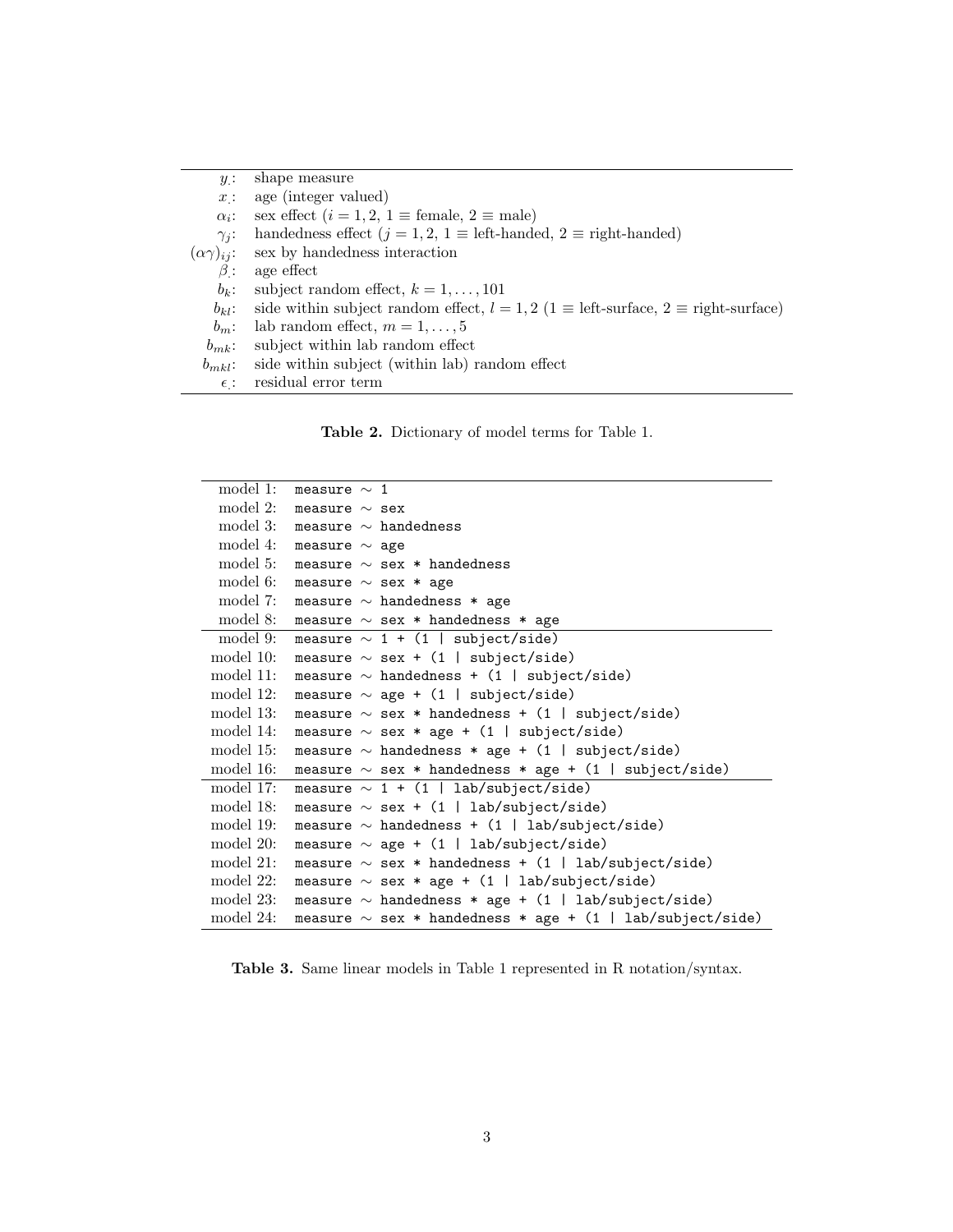For each shape measure and brain region combination, we used the BIC score to select the best model among these 24 competing models. A BIC (Bayesian Information Criterion) score is a goodness of fit measure used to perform model selection among models with different dimensions (i.e., different number of parameters). The BIC score is proportional to the negative log likelihood of the model penalized by the number of parameters in the model. It strikes a balance between model fit (measured by the loglikelihood score) and model complexity (measured by the number of parameters in the model). In the context of linear models, an over-parameterized model will always have a larger log-likelihood score than a more parsimonious model, but it will also likely overfit the data. Nonetheless, by including a penalty proportional to the number of parameters in the model the BIC score can be used to compare models with different dimensions since the over-parameterized models are penalized to a greater extent. The smaller the BIC score, the better the model fits the data.

#### Results

Models 15 and 23 were the best models for the mean curvature, travel depth, FreeSurfer convexity, and FreeSurfer thickness shape measures across the 31 brain regions. Both models include handedness and age as fixed effects. They only differ by the inclusion of the extra "subject within lab" nesting level in model 23. Therefore, in the following figures we present the mean and variance component estimates for model 15 for these four shape measures. Model 9 tended to be ranked first across most brain regions (followed by model 17) for the geodesic depth shape measure, so we present the estimates derived from model 9 for geodesic depth.

Figure 1 presents an overview of the variance components decomposition results. For all shape measures and brain regions, the bulk of the variability was concentrated in the residual component (note that the results are plotted in a  $log_{10}$  scale). For a more detailed picture of a given shape measure and brain region you can inspect the corresponding variation plot  $(osf.io/gzshf)$ .

Figure 2 presents the estimates of the population means derived from the mixed effects models. Note that for geodesic depth we have a single column (overall.mu) which corresponds to the estimate of the  $\mu$ parameter in model 9. For all other shape measures we have 2 columns (left.handed.mu, right.handed.mu) which correspond, respectively, to the estimates of  $\mu + \gamma_1$  and  $\mu + \gamma_2$  parameters in model 15 (that is, the population means for left-handed and right-handed people, respectively).

Tables 1 to 5 present the data used in the generation of these figures. Tables 6 to 9 present BIC scores for four of the shape measures.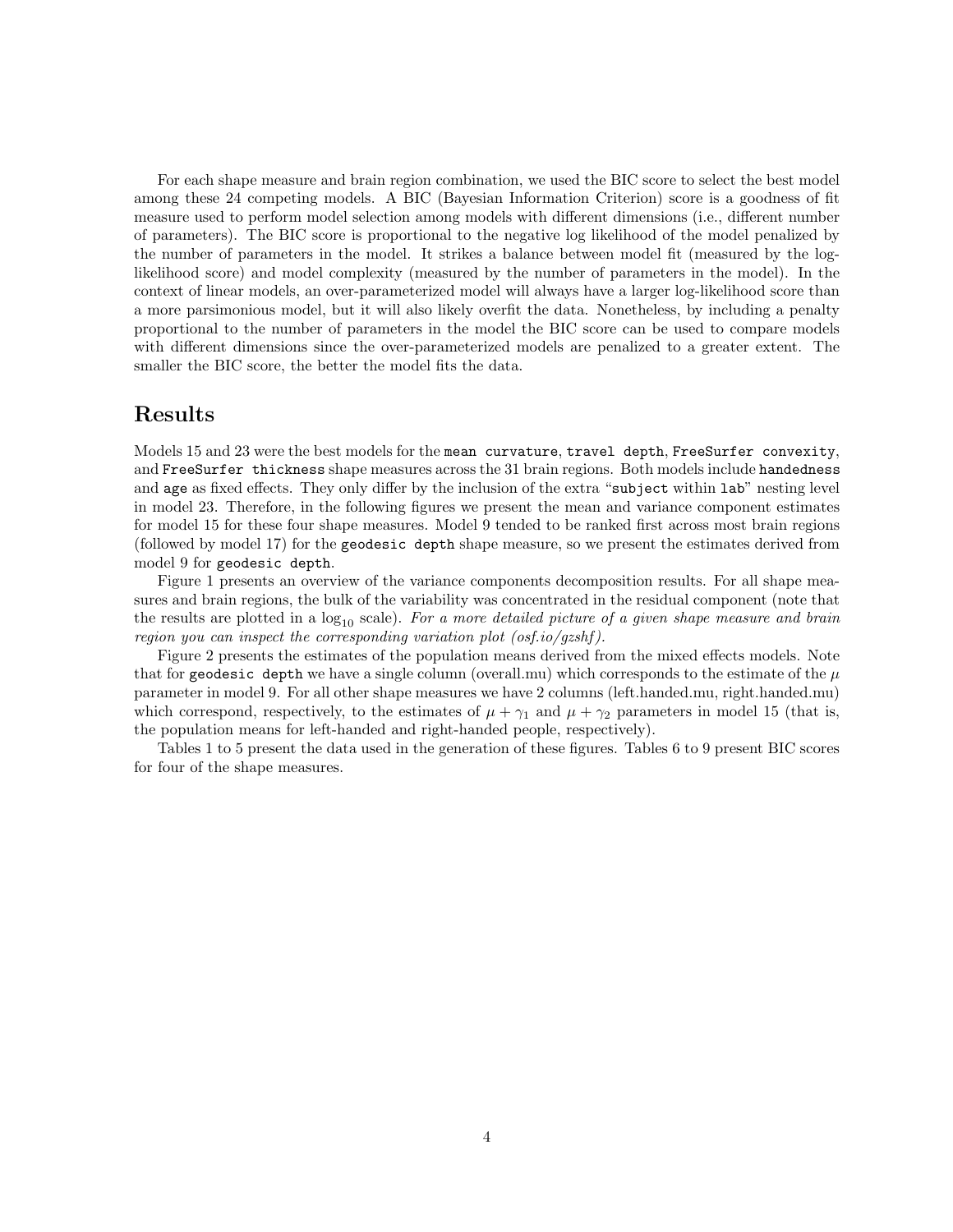### Figures



Figure 1. Variance components estimates in  $log_{10}$  scale.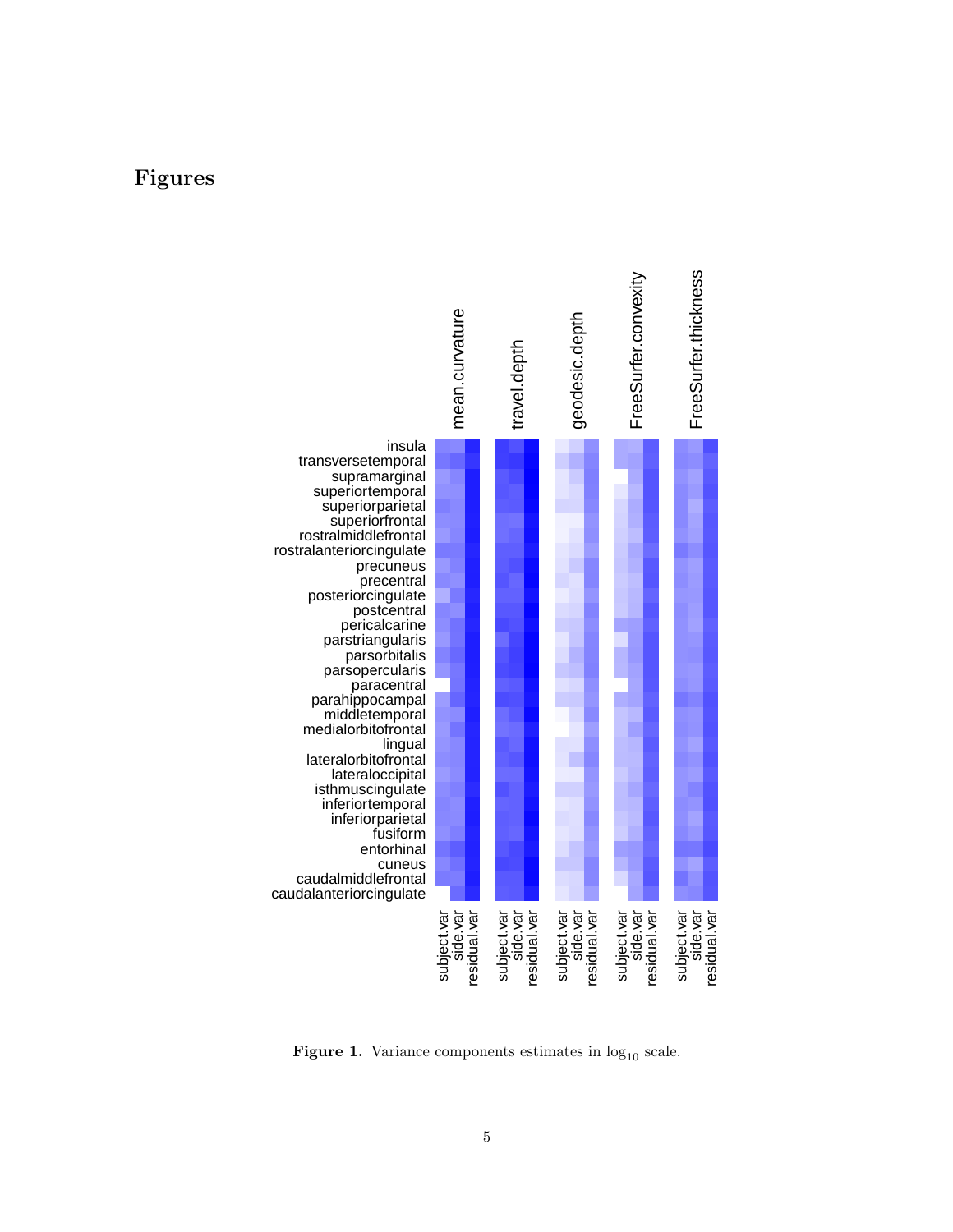

Figure 2. Mean estimates.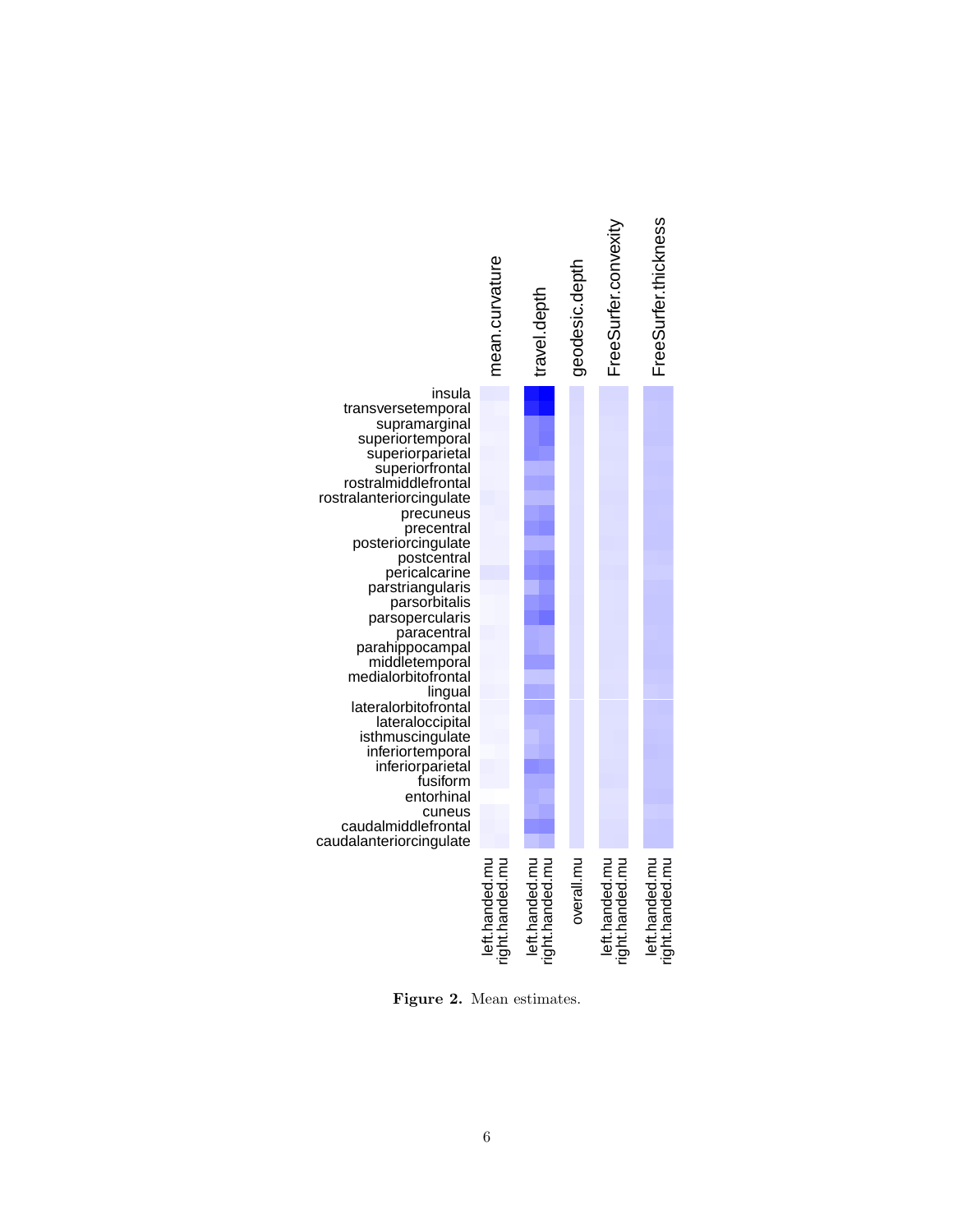# Tables

| Table 1: Mean curvature mean and variance values per region |        |                          |                                  |           |           |
|-------------------------------------------------------------|--------|--------------------------|----------------------------------|-----------|-----------|
|                                                             | $mu_L$ | $mu_R$                   | sig2_subj                        | sig2_side | sig2      |
| caudalanteriorcingulate: 2                                  |        | $-1.9646759 -1.6133236$  | 0.000000000 0.11911361           |           | 5.637640  |
| caudalmiddlefrontal: 3                                      |        | $-1.6939180 -2.0584152$  | 0.047309070 0.04126164 11.673396 |           |           |
| cuneus: 5                                                   |        | $-1.9004044 -2.4063073$  | 0.023036867 0.08529971           |           | 8.223499  |
| entorhinal: 6                                               |        | $-3.3538056 - 3.6821572$ | 0.071264116 0.26433676           |           | 8.932195  |
| fusiform: 7                                                 |        | $-2.0206615 -2.1021870$  | 0.013778937 0.03698830           |           | 8.328005  |
| inferiorparietal: 8                                         |        | $-1.7879809 -2.1505798$  | 0.021603439 0.01871475           |           | 11.584457 |
| inferiortemporal: 9                                         |        | $-2.9024409 -2.4853642$  | 0.025988620 0.01718070 10.269853 |           |           |
| isthmuscingulate: 10                                        |        | $-2.3052108 - 2.0530746$ | 0.016935931 0.03475560           |           | 5.069706  |
| lateraloccipital: 11                                        |        | $-2.3293248 -2.4735612$  | 0.007083792 0.01782347           |           | 8.635402  |
| lateralorbitofrontal: 12                                    |        | $-2.1530630 -2.1100545$  | 0.015932655 0.02256718           |           | 7.945797  |
| lingual: 13                                                 |        | $-1.8660691 -2.1481973$  | 0.010326448 0.02142574           |           | 7.951898  |
| medialorbitofrontal: 14                                     |        | $-2.2619382 -2.5459289$  | 0.007769905 0.06992965           |           | 7.261699  |
| middletemporal: 15                                          |        | $-2.0636435 -2.2855140$  | 0.011711308 0.01824557           |           | 10.937725 |
| parahippocampal: 16                                         |        | $-2.3290528 -2.2976986$  | 0.006315487 0.15737938           |           | 7.617145  |
| paracentral: 17                                             |        | $-1.7413352 -2.1053616$  | 0.000000000 0.07143120           |           | 8.443684  |
| parsopercularis: 18                                         |        | $-2.5784662 -2.4002403$  | 0.009878078 0.05879899           |           | 11.198582 |
| parsorbitalis: 19                                           |        | $-2.6498301 - 2.4368318$ | 0.028455308 0.13310886 11.540800 |           |           |
| parstriangularis: 20                                        |        | $-2.0630806 -1.9927985$  | 0.008045435 0.06898698 11.845844 |           |           |
| pericalcarine: 21                                           |        | $-0.3627639 - 0.4734272$ | 0.015745534 0.07658601           |           | 7.218891  |
| postcentral: 22                                             |        | $-1.9334892 -1.9197625$  | 0.023211111 0.01508505 10.290260 |           |           |
| posteriorcingulate: 23                                      |        | $-1.8144612 -1.8325023$  | 0.001976674 0.04737118           |           | 6.713240  |
| precentral: 24                                              |        | $-1.8095272 -2.0533020$  | 0.019708800 0.01425260 11.074243 |           |           |
| precuneus: 25                                               |        | $-1.8450386 -1.6291366$  | 0.008104536 0.03044350 10.219587 |           |           |
| rostralanteriorcingulate: 26 -1.3037218 -1.6773242          |        |                          | 0.049823919 0.04536554           |           | 7.100370  |
| rostralmiddlefrontal: 27                                    |        | $-1.9045841 -2.0901363$  | 0.007940850 0.02426930 12.306761 |           |           |
| superiorfrontal: 28                                         |        | $-2.1057824 -2.2150371$  | 0.015505640 0.01910455 10.370381 |           |           |
| superiorparietal: 29                                        |        | $-1.7866883 -1.9290479$  | 0.035581720 0.01956873 11.749346 |           |           |
| superiortemporal: 30                                        |        | $-2.3379290 -2.0486796$  | 0.012312071 0.01418901 11.393688 |           |           |
| supramarginal: 31                                           |        | $-1.8534484 -1.8222733$  | 0.007644038 0.02335495 11.681114 |           |           |
| transversetemporal: 34                                      |        | $-1.8348014 -2.3305493$  | 0.058914890 0.14041556           |           | 2.763680  |
| insula: 35                                                  |        | $-0.8940259 - 0.9301153$ | 0.027015605 0.01969170           |           | 7.350533  |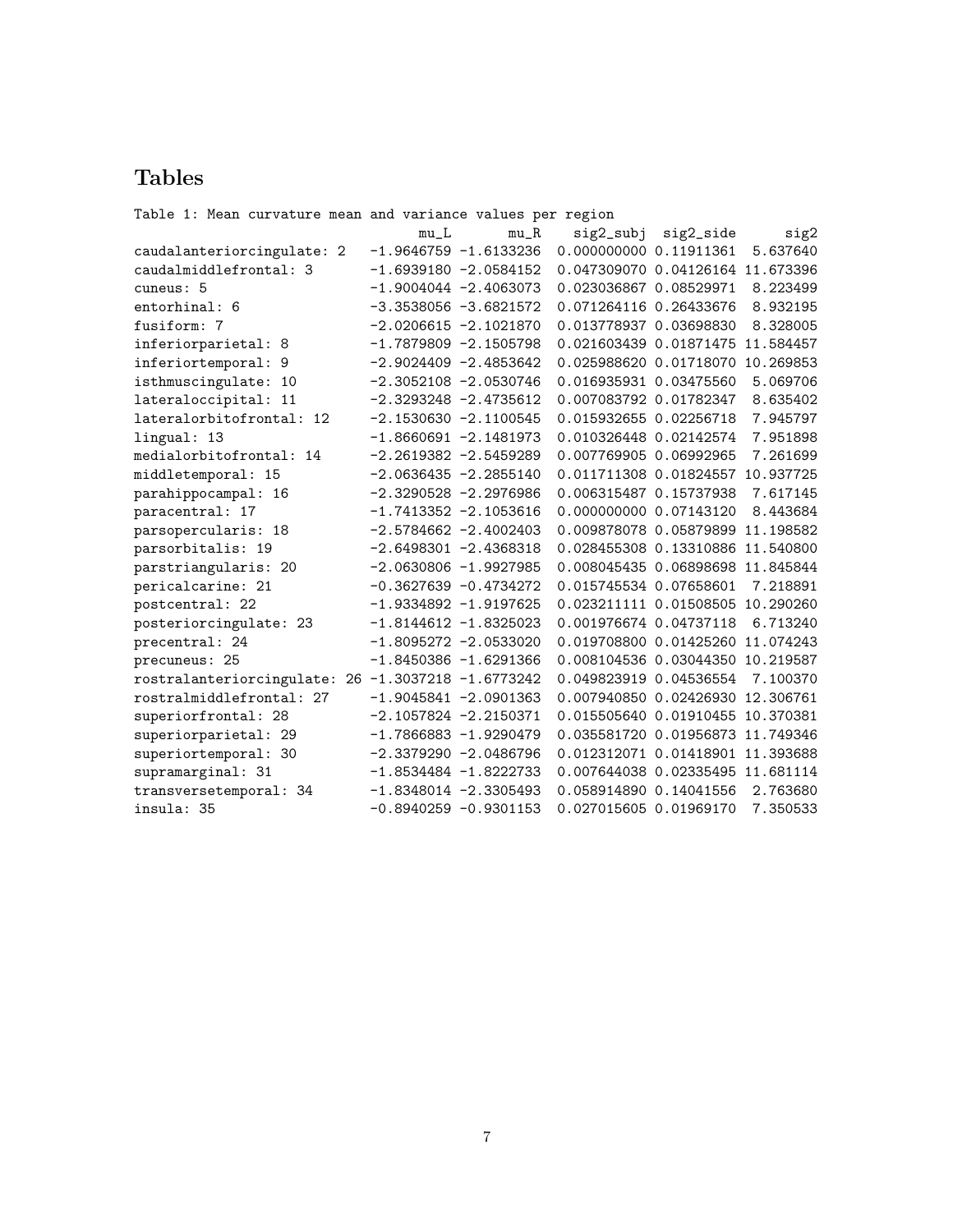Table 2: Travel depth mean and variance values per region

|                              | $mu_L$   | $mu_R$              | sig2_subj | sig2_side                       | sig2     |
|------------------------------|----------|---------------------|-----------|---------------------------------|----------|
| caudalanteriorcingulate: 2   | 2.908827 | 4.390086            |           | 0.26273312 0.32216772 11.166426 |          |
| caudalmiddlefrontal: 3       | 8.822163 | 9.321539            |           | 0.34371635 0.35037770 41.476752 |          |
| cuneus: 5                    | 4.939416 | 6.263497            |           | 0.93816728 0.74787219 38.870542 |          |
| entorhinal: 6                | 5.364478 | 4.552021            |           | 0.36538268 0.90667992 13.159925 |          |
| fusiform: 7                  | 5.876810 | 5.952691            |           | 0.23411494 0.14745465 20.012670 |          |
| inferiorparietal: 8          | 9.295072 | 8.337746            |           | 0.26474506 0.20183172 41.811629 |          |
| inferiortemporal: 9          | 4.183588 | 5.331245            |           | 0.16666735 0.20352165 21.510881 |          |
| isthmuscingulate: 10         | 3.022776 | 4.677700            |           | 0.52506112 0.20787633 12.006928 |          |
| lateraloccipital: 11         | 4.647892 | 4.555075            |           | 0.11287421 0.12218326 20.127287 |          |
| lateralorbitofrontal: 12     | 5.978216 | 6.316145            |           | 0.21471711 0.39148900 26.575029 |          |
| lingual: 13                  | 6.085052 | 5.648819            |           | 0.32105738 0.14102661 25.839482 |          |
| medialorbitofrontal: 14      | 2.784618 | 2.992110            |           | 0.07467968 0.11202420           | 9.624075 |
| middletemporal: 15           | 7.800564 | 7.855389            |           | 0.10696417 0.33047961 39.614431 |          |
| parahippocampal: 16          | 6.029435 | 5.199095            |           | 0.76328940 0.57625415 16.390874 |          |
| paracentral: 17              | 5.693255 | 5.220015            |           | 0.20942002 0.32854616 23.648017 |          |
| parsopercularis: 18          |          | 9.835592 12.244041  |           | 0.77089314 1.19907867 59.457262 |          |
| parsorbitalis: 19            | 8.052297 | 9.313831            |           | 0.42789908 1.57559078 49.665636 |          |
| parstriangularis: 20         | 4.325956 | 8.035255            |           | 0.11369699 1.08169516 48.826880 |          |
| pericalcarine: 21            |          | 9.027955 10.051042  |           | 0.90535113 0.54249963 24.059514 |          |
| postcentral: 22              | 7.689919 | 8.539968            |           | 0.36657728 0.36906470 56.107320 |          |
| posteriorcingulate: 23       | 4.943409 | 5.034161            |           | 0.20527867 0.20318742 19.305122 |          |
| precentral: 24               | 8.533288 | 9.499526            |           | 0.43347605 0.15283913 49.320424 |          |
| precuneus: 25                | 6.857130 | 7.967200            |           | 0.28162255 0.54277301 36.888115 |          |
| rostralanteriorcingulate: 26 | 4.272170 | 4.433297            |           | 0.24899008 0.23633339 13.011533 |          |
| rostralmiddlefrontal: 27     | 6.493383 | 6.794857            |           | 0.08813629 0.16354173 27.046853 |          |
| superiorfrontal: 28          | 4.772673 | 4.970345            |           | 0.09316461 0.07220226 20.145720 |          |
| superiorparietal: 29         | 9.410513 | 8.574138            |           | 0.26077990 0.31168172 43.602626 |          |
| superiortemporal: 30         |          | 9.175236 11.322221  |           | 0.38526973 0.26043419 61.570555 |          |
| supramarginal: 31            |          | 9.221037 10.885826  |           | 0.33357991 0.79940538 71.311463 |          |
| transversetemporal: 34       |          | 20.024956 23.075414 |           | 1.51919779 2.32137437 44.712003 |          |
| insula: 35                   |          | 22.497879 24.832637 |           | 1.76948715 0.54084168 29.289498 |          |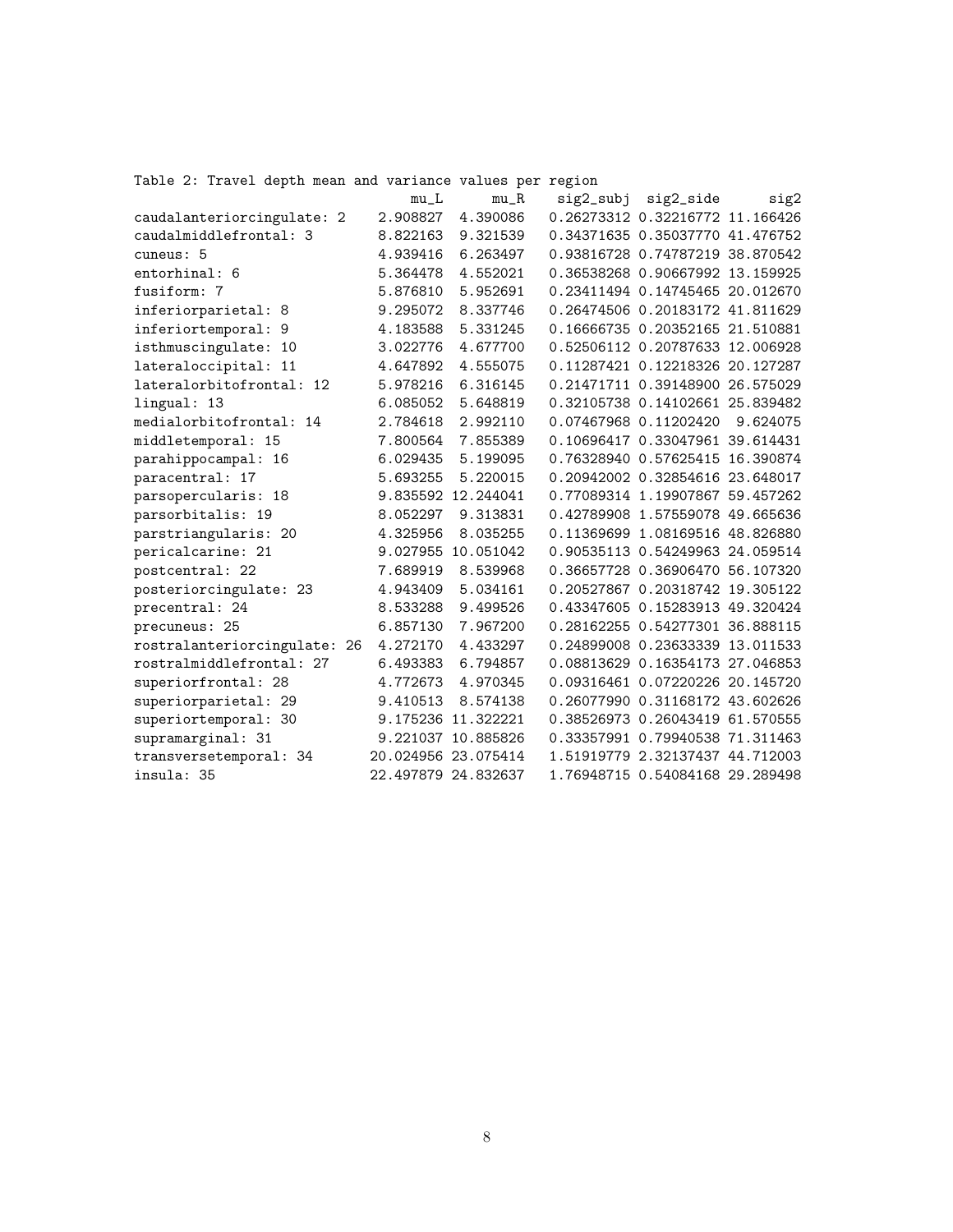Table 3: Geodesic depth mean and variance values per region

|                                                                               | mu | sig2_subj                                        | sig2_side | sig2 |
|-------------------------------------------------------------------------------|----|--------------------------------------------------|-----------|------|
| caudalanteriorcingulate: 2                                                    |    | 0.10876145 8.540137e-05 2.155707e-04 0.005735945 |           |      |
| caudalmiddlefrontal: 3                                                        |    | 0.20672329 1.405328e-04 1.916866e-04 0.022901589 |           |      |
| cuneus: 5                                                                     |    | 0.16442286 5.096960e-04 5.015735e-04 0.023892951 |           |      |
| entorhinal: 6                                                                 |    | 0.11356239 1.359486e-04 6.071509e-04 0.007505954 |           |      |
| fusiform: 7                                                                   |    | 0.14956220 8.285491e-05 1.341376e-04 0.010899991 |           |      |
| inferiorparietal: 8                                                           |    | 0.19035957 1.540057e-04 1.194686e-04 0.020971043 |           |      |
| inferiortemporal: 9                                                           |    | 0.13032484 8.443557e-05 1.175144e-04 0.011829854 |           |      |
| isthmuscingulate: 10                                                          |    | 0.13021684 2.913291e-04 2.894364e-04 0.007531595 |           |      |
| lateraloccipital: 11                                                          |    | 0.10758544 6.034204e-05 6.777100e-05 0.010589475 |           |      |
| lateralorbitofrontal: 12                                                      |    | 0.18916881 9.206473e-05 7.286072e-04 0.023227473 |           |      |
| lingual: 13                                                                   |    | 0.14397953 1.143569e-04 1.077340e-04 0.014926456 |           |      |
| medialorbitofrontal: 14                                                       |    | 0.07873026 1.731992e-05 7.859723e-05 0.005881223 |           |      |
| middletemporal: 15                                                            |    | 0.17461209 2.952878e-05 1.818783e-04 0.019642103 |           |      |
| parahippocampal: 16                                                           |    | 0.13303999 3.732840e-04 4.478648e-04 0.009880747 |           |      |
| paracentral: 17                                                               |    | 0.13349202 1.134478e-04 1.929274e-04 0.013616939 |           |      |
| parsopercularis: 18                                                           |    | 0.28611134 5.104992e-04 8.448066e-04 0.031570206 |           |      |
| parsorbitalis: 19                                                             |    | 0.21913221 1.422498e-04 1.627297e-03 0.027178661 |           |      |
| parstriangularis: 20                                                          |    | 0.18745774 8.140182e-05 5.725029e-04 0.024734192 |           |      |
| pericalcarine: 21                                                             |    | 0.24349602 3.551833e-04 4.585307e-04 0.015534629 |           |      |
| postcentral: 22                                                               |    | 0.19885442 1.500128e-04 2.160770e-04 0.028445429 |           |      |
| posteriorcingulate: 23                                                        |    | 0.12946234 5.956961e-05 1.454169e-04 0.010279177 |           |      |
| precentral: 24                                                                |    | 0.21356886 2.106062e-04 1.100537e-04 0.025863662 |           |      |
| precuneus: 25                                                                 |    | 0.19837843 1.040346e-04 4.382145e-04 0.023298807 |           |      |
| rostralanteriorcingulate: 26 0.10429126 8.291946e-05 1.574992e-04 0.006600894 |    |                                                  |           |      |
| rostralmiddlefrontal: 27                                                      |    | 0.15173198 4.120515e-05 9.756043e-05 0.013571889 |           |      |
| superiorfrontal: 28                                                           |    | 0.11807782 4.337756e-05 4.916746e-05 0.010730130 |           |      |
| superiorparietal: 29                                                          |    | 0.19886998 2.129506e-04 2.047426e-04 0.022850541 |           |      |
| superiortemporal: 30                                                          |    | 0.25845599 8.740657e-05 1.749888e-04 0.032775807 |           |      |
| supramarginal: 31                                                             |    | 0.24143904 8.341553e-05 4.195554e-04 0.035882348 |           |      |
| transversetemporal: 34                                                        |    | 0.53976151 3.259074e-04 1.831153e-03 0.024633241 |           |      |
| insula: 35                                                                    |    | 0.75147945 6.943335e-05 2.928809e-04 0.013522412 |           |      |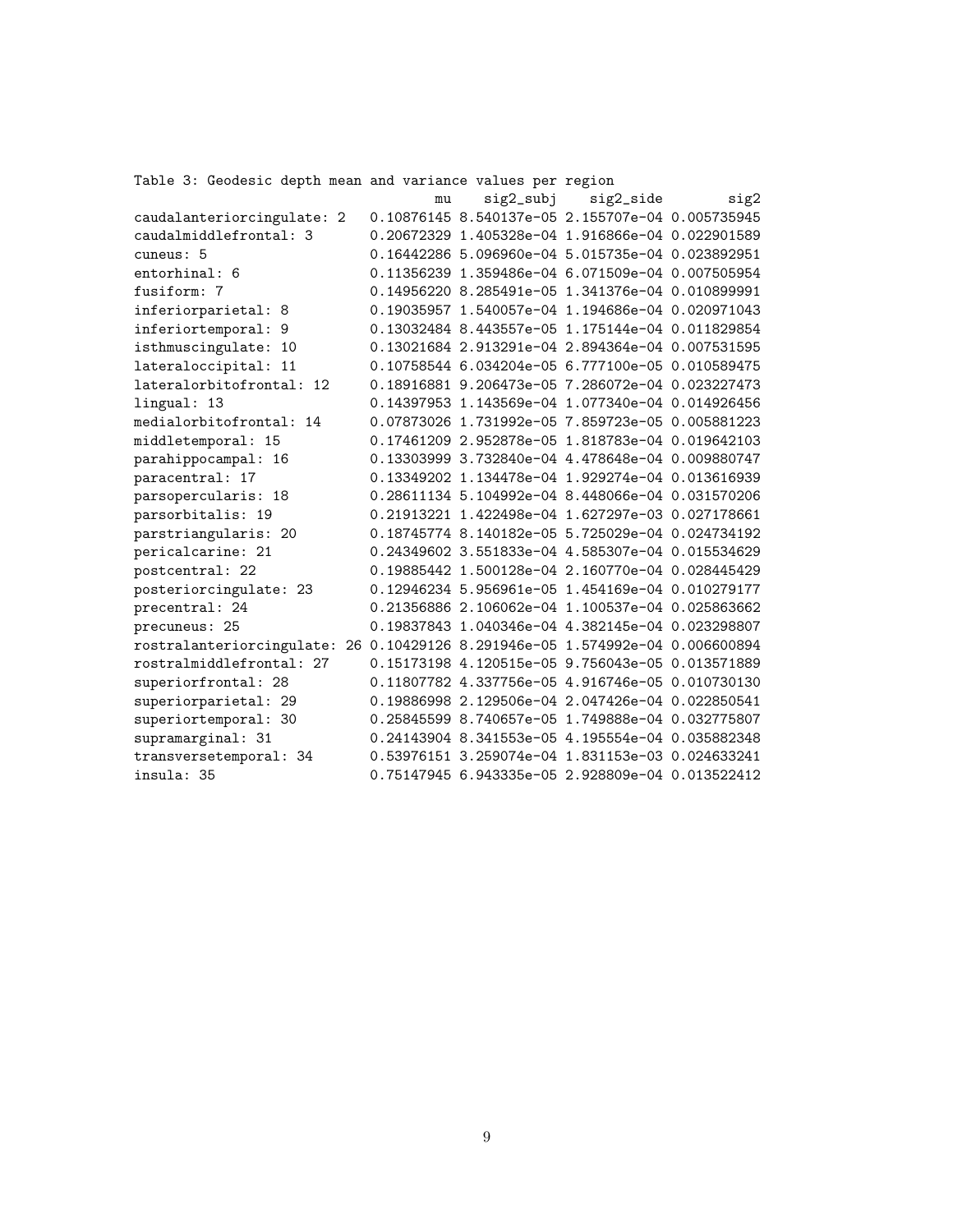Table 4: FreeSurfer convexity mean and variance values per region

|                              | $mu_L$         | $mu_R$ | sig2_subj                                                         | sig2_side | sig2 |
|------------------------------|----------------|--------|-------------------------------------------------------------------|-----------|------|
| caudalanteriorcingulate: 2   |                |        | 0.118733778  0.218756373  0.0000000000  0.0041627352  0.09847667  |           |      |
| caudalmiddlefrontal: 3       | 0.142603415    |        | 0.128505096  0.0001723431  0.0030792896  0.40823457               |           |      |
| cuneus: 5                    |                |        | $-0.188217849 -0.236007441 0.0013592559 0.0068444630 0.31641205$  |           |      |
| entorhinal: 6                |                |        | $-0.367327588 -0.394087214 0.0057705233 0.0087361982 0.13619453$  |           |      |
| fusiform: 7                  | 0.227530817    |        | 0.158152913 0.0003473750 0.0019095904 0.20416742                  |           |      |
| inferiorparietal: 8          | 0.073579236    |        | 0.030316008 0.0005279175 0.0010115500 0.37297250                  |           |      |
| inferiortemporal: 9          |                |        | $-0.227300932 -0.093562614 0.0009544730 0.0012756580 0.24333934$  |           |      |
| isthmuscingulate: 10         | $-0.132946172$ |        | 0.008820128 0.0009107362 0.0035642893 0.13513821                  |           |      |
| lateraloccipital: 11         |                |        | $-0.204201120 -0.174206284 0.0004061473 0.0013482482 0.24066212$  |           |      |
| lateralorbitofrontal: 12     |                |        | $-0.054651898 -0.110014616 0.0009769749 0.0011070491 0.18205332$  |           |      |
| lingual: 13                  |                |        | 0.027225061 -0.018170522 0.0009061470 0.0014122934 0.30229361     |           |      |
| medialorbitofrontal: 14      |                |        | $-0.212249233 -0.336624222 0.0005795722 0.0054150929 0.15344121$  |           |      |
| middletemporal: 15           |                |        | 0.071628421 -0.010907508 0.0005982494 0.0011834910 0.30967070     |           |      |
| parahippocampal: 16          | 0.087491792    |        | 0.035948116  0.0022616907  0.0039126025  0.19128481               |           |      |
| paracentral: 17              |                |        | $-0.057810428 -0.062114784 0.0000000000 0.0033245646 0.36084282$  |           |      |
| parsopercularis: 18          | $-0.035535797$ |        | 0.031557438  0.0012213810  0.0044987884  0.41124968               |           |      |
| parsorbitalis: 19            |                |        | $-0.186196642 -0.110181442 0.0013585418 0.0081325988 0.41417753$  |           |      |
| parstriangularis: 20         |                |        | $-0.188932229 -0.026018515 0.0001323680 0.0069461003 0.41780549$  |           |      |
| pericalcarine: 21            | 0.171297267    |        | 0.255125384 0.0038692211 0.0056984023 0.22148795                  |           |      |
| postcentral: 22              |                |        | $-0.068708047 -0.062727424 0.0004219237 0.0013778157 0.38872078$  |           |      |
| posteriorcingulate: 23       | 0.309138606    |        | 0.208582691 0.0004956055 0.0012019565 0.16562237                  |           |      |
| precentral: 24               | 0.035019155    |        | 0.036391492 0.0003900327 0.0008286903 0.41969548                  |           |      |
| precuneus: 25                | 0.040684245    |        | 0.112356890  0.0005273178  0.0018404424  0.34969709               |           |      |
| rostralanteriorcingulate: 26 | 0.263050467    |        | 0.225369214 0.0004293334 0.0029767907 0.10557882                  |           |      |
| rostralmiddlefrontal: 27     | 0.002363582    |        | 0.009938400  0.0003118705  0.0009170744  0.26370457               |           |      |
| superiorfrontal: 28          | $-0.122509024$ |        | $-0.1093824650.00024005040.00201163520.28434453$                  |           |      |
| superiorparietal: 29         | 0.031060955    |        | 0.009850810  0.0002025333  0.0024428874  0.42994640               |           |      |
| superiortemporal: 30         |                |        | $-0.112306773 - 0.030108818 0.0000783506 0.0011961732 0.45667137$ |           |      |
| supramarginal: 31            | 0.033636482    |        | 0.109173675 0.0000000000 0.0026713989 0.46337782                  |           |      |
| transversetemporal: 34       | 0.342587711    |        | 0.358172282 0.0025759434 0.0046281102 0.21290818                  |           |      |
| insula: 35                   | 0.658690708    |        | 0.649950765 0.0026419967 0.0019128761 0.27587704                  |           |      |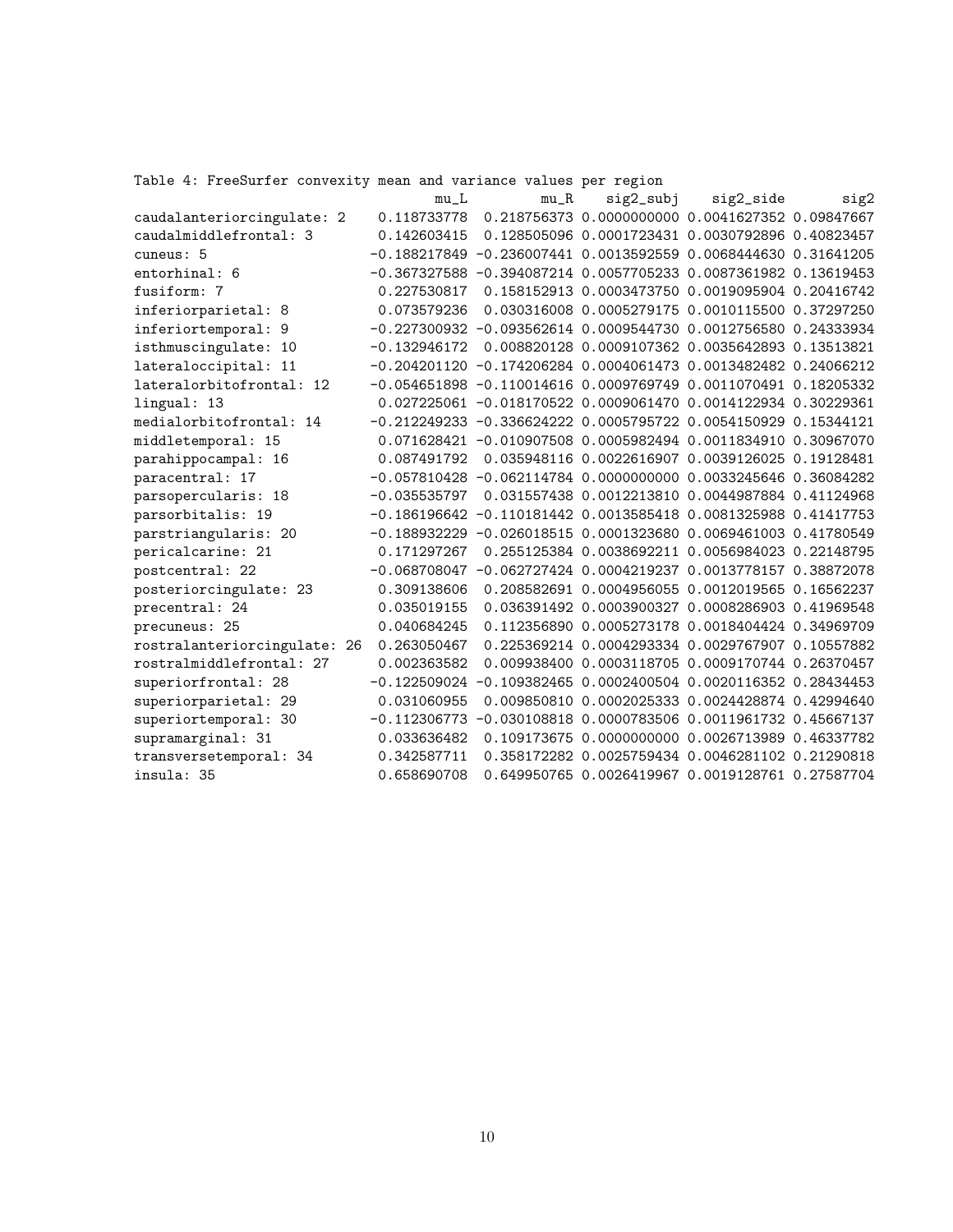Table 5: FreeSurfer thickness mean and variance values per region

|                                                | $mu_L$ | $mu_R$            | sig2_subj | sig2_side                           | sig2 |
|------------------------------------------------|--------|-------------------|-----------|-------------------------------------|------|
| caudalanteriorcingulate: 2                     |        | 2.770639 2.784046 |           | 0.014854571 0.022279403 0.3985204   |      |
| caudalmiddlefrontal: 3                         |        | 2.558892 2.785496 |           | 0.068478804 0.012540913 0.4790259   |      |
| cuneus: 5                                      |        | 1.913028 2.139964 |           | 0.012665457 0.004138412 0.2603659   |      |
| entorhinal: 6                                  |        | 3.047758 3.217990 |           | 0.065682829 0.057534832 0.8188346   |      |
| fusiform: 7                                    |        | 2.813329 2.733994 |           | 0.020922657 0.009350653 0.3974182   |      |
| inferiorparietal: 8                            |        | 2.685422 2.727383 |           | 0.013692157 0.004171075 0.3384569   |      |
| inferiortemporal: 9                            |        | 3.115784 2.910109 |           | 0.016699047 0.011174295 0.5763199   |      |
| isthmuscingulate: 10                           |        | 2.858025 2.651990 |           | 0.010200465 0.028049292 0.5340505   |      |
| lateraloccipital: 11                           |        | 2.371334 2.352359 |           | 0.010679654 0.006590075 0.3301511   |      |
| lateralorbitofrontal: 12                       |        | 2.513763 2.668454 |           | 0.019478931 0.011355397 0.5512252   |      |
| lingual: 13                                    |        | 1.846035 2.168769 |           | 0.011997320 0.004621341 0.3598591   |      |
| medialorbitofrontal: 14                        |        | 2.397132 2.514900 |           | 0.018078920 0.011524783 0.5319622   |      |
| middletemporal: 15                             |        | 2.891214 2.936113 |           | 0.014027593 0.010269694 0.4321235   |      |
| parahippocampal: 16                            |        | 2.692659 2.653202 |           | 0.060000967 0.027818592 0.5227127   |      |
| paracentral: 17                                |        | 2.398629 2.645474 |           | 0.016212140 0.009225692 0.3141635   |      |
| parsopercularis: 18                            |        | 2.711755 2.784389 |           | 0.010271932 0.008204965 0.2504628   |      |
| parsorbitalis: 19                              |        | 2.830011 2.770044 |           | 0.012196042 0.015149751 0.3473796   |      |
| parstriangularis: 20                           |        | 2.490471 2.630728 |           | 0.012491734 0.009803283 0.3063362   |      |
| pericalcarine: 21                              |        | 1.725996 1.783490 |           | 0.012327533 0.004868801 0.2176258   |      |
| postcentral: 22                                |        | 2.091484 2.225070 |           | 0.014422305 0.006025518 0.3877497   |      |
| posteriorcingulate: 23                         |        | 2.782130 2.680288 |           | 0.009448248 0.008205112 0.3995141   |      |
| precentral: 24                                 |        | 2.599958 2.778354 |           | 0.016021647 0.006697638 0.3256826   |      |
| precuneus: 25                                  |        | 2.622358 2.549997 |           | 0.011610984 0.005536870 0.3155480   |      |
| rostralanteriorcingulate: 26 2.861973 2.866584 |        |                   |           | 0.049610033 0.015946495 0.4243849   |      |
| rostralmiddlefrontal: 27                       |        | 2.358139 2.551242 |           | 0.012440702 0.005402452 0.3439743   |      |
| superiorfrontal: 28                            |        | 2.623128 2.873055 |           | 0.020498676 0.004052127 0.3945112   |      |
| superiorparietal: 29                           |        | 2.391569 2.412446 |           | 0.020424801 0.002269392 0.2775097   |      |
| superiortemporal: 30                           |        | 2.990558 2.966190 |           | 0.018420617 0.007050802 0.4868802   |      |
| supramarginal: 31                              |        | 2.574476 2.748686 |           | 0.011547750 0.004804002 0.3235135   |      |
| transversetemporal: 34                         |        | 2.479728 2.710507 |           | 0.022940771 0.015621186 0.1847719   |      |
| insula: 35                                     |        | 3.021156 3.118172 |           | 0.016891817  0.007512457  0.6309455 |      |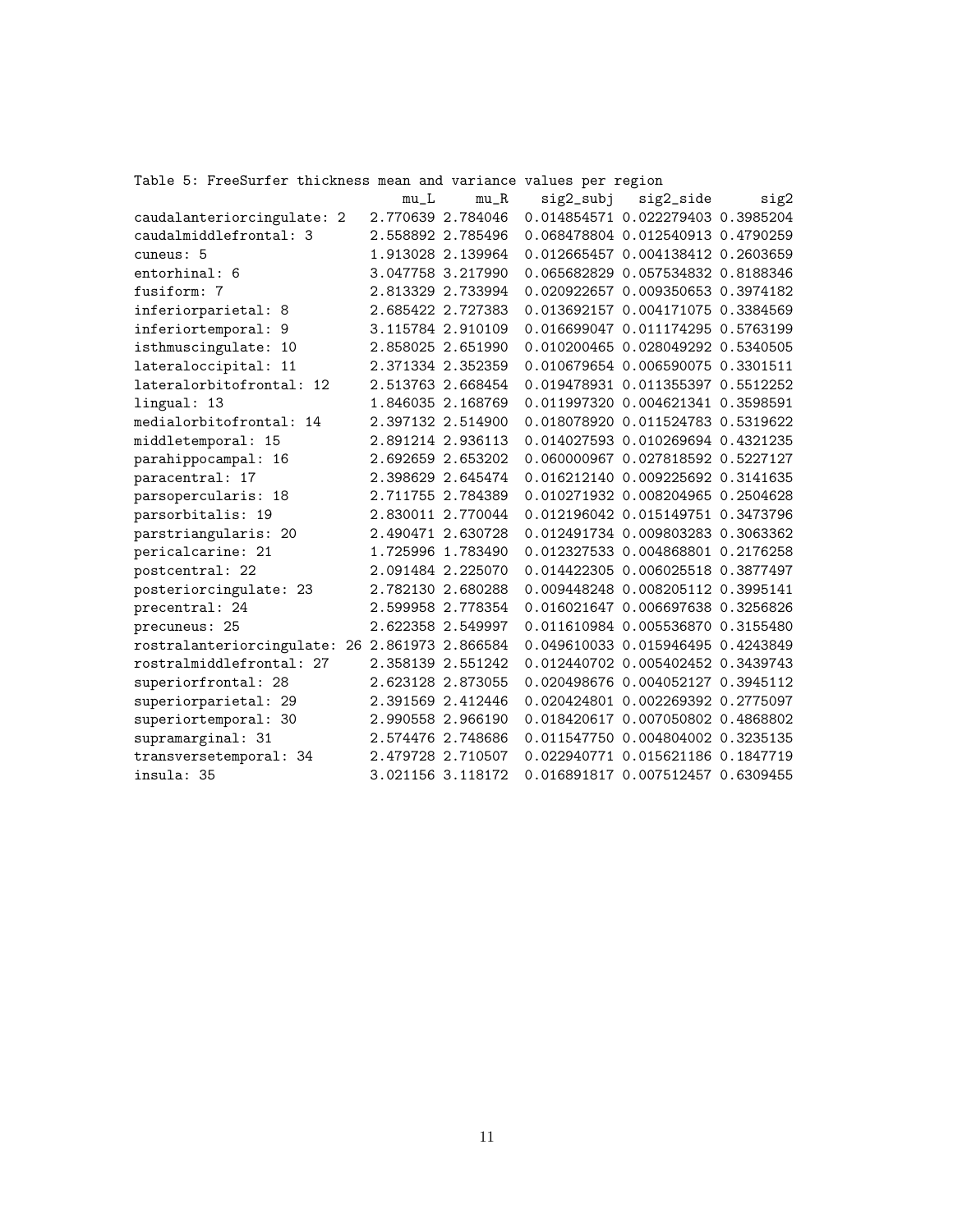Table 6: Mean curvature top models and BIC scores per region

|                | top1 | top2 | top3 | BIC1           | BIC <sub>2</sub> | BIC <sub>3</sub> |
|----------------|------|------|------|----------------|------------------|------------------|
| 2              | 15   | 23   | 16   | 1405671.62841  | 1405680.65650    | 1405737.88450    |
| 3              | 23   | 15   | 24   | 4100038.32650  | 4100062.40415    | 4100109.29606    |
| 5              | 15   | 23   | 16   | 3005449.44903  | 3005462.69462    | 3005507.44909    |
| 6              | 15   | 23   | 16   | 579414.99081   | 579423.88032     | 579468.81506     |
| $\overline{7}$ | 23   | 15   | 24   | 4180787.55423  | 4180803.22063    | 4180856.32898    |
| 8              | 23   | 15   | 16   | 7436830.32176  | 7436831.71403    | 7436892.41283    |
| 9              | 15   | 23   | 16   | 5285465.25639  | 5285473.55638    | 5285538.56939    |
| 10             | 15   | 23   | 16   | 1206062.36202  | 1206074.86914    | 1206121.53064    |
| 11             | 15   | 23   | 16   | 7671123.73143  | 7671134.33568    | 7671194.42544    |
| 12             | 23   | 15   | 24   | 4040730.35157  | 4040731.06853    | 4040781.29852    |
| 13             | 15   | 23   | 24   | 4647806.70532  | 4647806.82832    | 4647879.94487    |
| 14             | 15   | 23   | 16   | 1914090.11214  | 1914098.15244    | 1914160.18665    |
| 15             | 15   | 23   | 16   | 6419647.73983  | 6419660.95354    | 6419722.75465    |
| 16             | 15   | 23   | 16   | 968083.02936   | 968086.67297     | 968145.92115     |
| 17             | 15   | 23   | 16   | 2469727.56518  | 2469740.68083    | 2469794.36457    |
| 18             | 15   | 23   | 16   | 2428738.30015  | 2428749.07805    | 2428803.62514    |
| 19             | 15   | 23   | 16   | 1112372.87289  | 1112385.12969    | 1112435.42463    |
| 20             | 15   | 23   | 16   | 2318929.97109  | 2318942.95787    | 2318998.43938    |
| 21             | 15   | 23   | 16   | 2036791.34509  | 2036799.07569    | 2036858.18968    |
| 22             | 23   | 15   | 24   | 7170440.39145  | 7170449.78402    | 7170513.46440    |
| 23             | 15   | 23   | 24   | 1828064.95718  | 1828065.72079    | 1828131.61927    |
| 24             | 15   | 23   | 16   | 7559815.64969  | 7559829.83115    | 7559879.93021    |
| 25             | 15   | 23   | 16   | 5791398.44336  | 5791457.82998    | 5791471.62217    |
| 26             | 23   | 15   | 24   | 522213.88602   | 1522238.12250    | 1522282.55119    |
| 27             | 15   | 23   | 16   | 6918718.40945  | 6918727.61529    | 6918784.54003    |
| 28             | 23   | 15   | 16   | 12023970.92870 | 12023978.33195   | 12024047.79474   |
| 29             | 23   | 15   | 24   | 7033779.40343  | 7033782.46490    | 7033849.12479    |
| 30             | 15   | 23   | 16   | 7387359.80076  | 7387406.72495    | 7387436.36871    |
| 31             | 15   | 23   | 16   | 5703414.41702  | 5703421.48104    | 5703481.17729    |
| 34             | 15   | 23   | 16   | 524415.89703   | 524422.74899     | 524475.50554     |
| 35             | 15   | 23   | 16   | 2719704.56470  | 2719710.37649    | 2719771.66897    |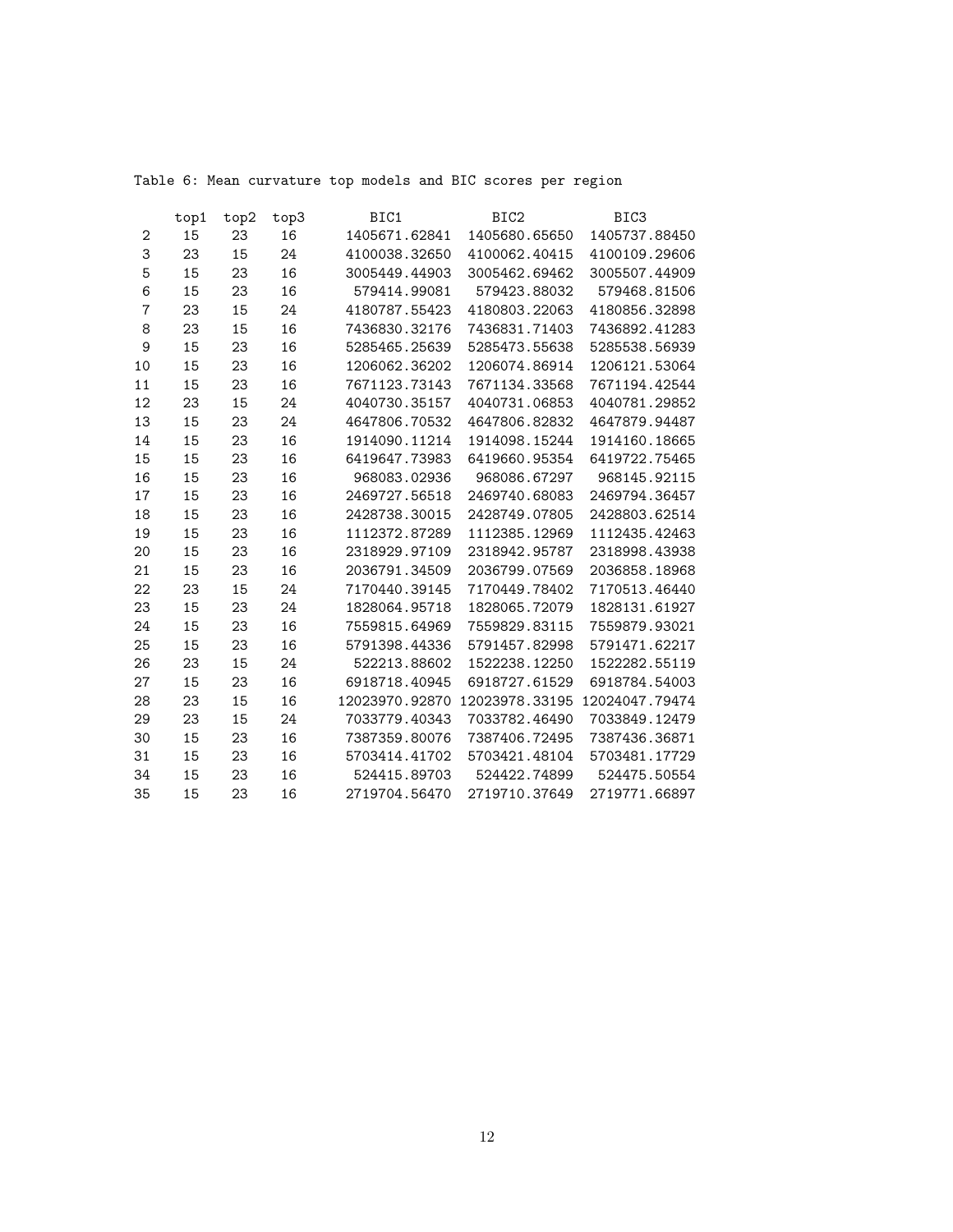Table 7: Travel depth top models and BIC scores per region

|                | top1 | top2 | top3 | BIC1           | BIC <sub>2</sub> | BIC <sub>3</sub> |
|----------------|------|------|------|----------------|------------------|------------------|
| 2              | 15   | 23   | 16   | 1616038.07003  | 1616050.70657    | 1616082.84289    |
| 3              | 15   | 23   | 16   | 5081706.55612  | 5081717.74058    | 5081768.93139    |
| 5              | 15   | 23   | 16   | 3949418.80977  | 3949430.06884    | 3949474.21333    |
| 6              | 15   | 23   | 16   | 624187.03028   | 624195.88352     | 624231.39879     |
| $\overline{7}$ | 15   | 23   | 16   | 4920265.50402  | 4920278.73237    | 4920323.12746    |
| 8              | 15   | 23   | 16   | 9242089.36772  | 9242097.61082    | 9242151.94746    |
| 9              | 15   | 23   | 16   | 6041292.26431  | 6041305.27249    | 6041356.90278    |
| 10             | 15   | 23   | 16   | 1440185.45055  | 1440195.79288    | 1440241.23852    |
| 11             | 23   | 15   | 24   | 8971129.32578  | 8971137.64898    | 8971188.64460    |
| 12             | 15   | 23   | 16   | 5034328.70975  | 5034341.61507    | 5034386.90849    |
| 13             | 15   | 23   | 16   | 5763122.63192  | 5763132.06231    | 5763181.94591    |
| 14             | 15   | 23   | 16   | 2025976.59513  | 2025986.27611    | 2026037.17759    |
| 15             | 15   | 23   | 16   | 7999435.73620  | 7999449.75654    | 7999495.15620    |
| 16             | 15   | 23   | 16   | 1120558.32892  | 1120570.52853    | 1120607.50542    |
| 17             | 15   | 23   | 16   | 2981362.82103  | 2981371.09526    | 2981416.54968    |
| 18             | 15   | 23   | 16   | 3200600.41026  | 3200611.20106    | 3200652.66607    |
| 19             | 15   | 23   | 16   | 1419628.44797  | 1419636.33745    | 1419680.82525    |
| 20             | 15   | 23   | 16   | 2937524.12494  | 2937534.61200    | 2937581.51254    |
| 21             | 15   | 23   | 16   | 2546118.62159  | 2546129.71963    | 2546166.60859    |
| 22             | 23   | 15   | 24   | 9523173.95583  | 9523207.40245    | 9523234.23348    |
| 23             | 15   | 23   | 16   | 2235288.12415  | 2235300.98612    | 2235328.87088    |
| 24             | 23   | 15   | 24   | 9713776.13790  | 9713793.72908    | 9713838.90951    |
| 25             | 15   | 23   | 16   | 7231575.70930  | 7231588.79287    | 7231637.30322    |
| 26             | 15   | 23   | 16   | 1714496.04184  | 1714508.70889    | 1714546.10200    |
| 27             | 15   | 23   | 16   | 7937522.74472  | 7937536.81763    | 7937587.96242    |
| 28             | 23   | 15   | 24   | 13566340.78166 | 13566350.97783   | 13566412.24750   |
| 29             | 15   | 23   | 16   | 8773547.66412  | 8773561.55858    | 8773612.67964    |
| 30             | 15   | 23   | 16   | 9751901.67622  | 9751914.00651    | 9751965.33389    |
| 31             | 15   | 23   | 16   | 7651806.03929  | 7651817.65426    | 7651865.39067    |
| 34             | 15   | 23   | 16   | 902541.95449   | 902552.54590     | 902587.79071     |
| 35             | 15   | 23   | 16   | 3497841.13346  | 3497851.29890    | 3497896.17261    |
|                |      |      |      |                |                  |                  |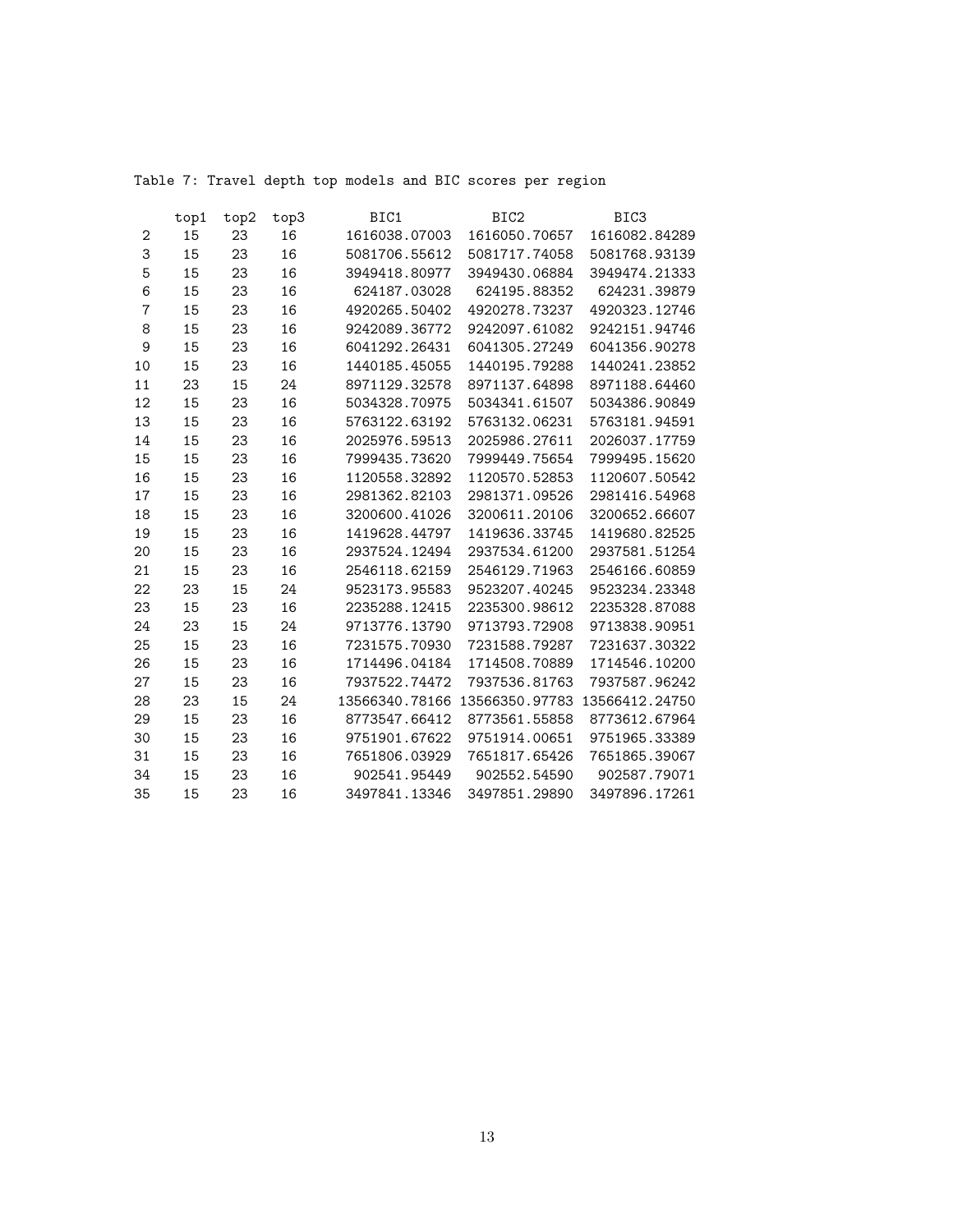Table 8: FreeSurfer convexity top models and BIC scores per region

|                | top1 | top2 | top3 | BIC1          | BIC <sub>2</sub>            | BIC <sub>3</sub> |
|----------------|------|------|------|---------------|-----------------------------|------------------|
| $\mathbf{2}$   | 15   | 23   | 16   | 160849.40042  | 160862.03696                | 160926.89914     |
| 3              | 15   | 23   | 16   | 1504178.56256 | 1504191.90689 1504262.86431 |                  |
| 5              | 15   | 23   | 16   | 1026124.46392 | 1026137.78124 1026194.05836 |                  |
| 6              | 15   | 23   | 16   | 98060.00435   | 98071.51562                 | 98122.92070      |
| $\overline{7}$ | 15   | 23   | 16   | 1054052.74098 | 1054066.37213 1054136.08325 |                  |
| 8              | 15   | 23   | 16   | 2604806.17921 | 2604815.50687 2604891.48791 |                  |
| 9              | 15   | 23   | 16   | 1458373.76151 | 1458386.01718 1458456.87421 |                  |
| 10             | 15   | 23   | 16   | 226661.64073  | 226674.14785                | 226740.63306     |
| 11             | 15   | 23   | 16   | 2172068.81490 | 2172081.08940 2172151.10408 |                  |
| 12             | 15   | 23   | 16   | 934177.15348  | 934189.33716                | 934257.63054     |
| 13             | 15   | 23   | 16   | 1554038.28269 | 1554051.27092 1554122.56653 |                  |
| 14             | 15   | 23   | 16   | 383372.45149  | 383385.34300                | 383452.23297     |
| 15             | 15   | 23   | 16   | 2045071.20218 | 2045081.98262 2045154.19950 |                  |
| 16             | 15   | 23   | 16   | 236027.41552  | 236039.61491                | 236103.48933     |
| 17             | 15   | 23   | 16   | 903935.48692  | 903948.60257                | 904016.41049     |
| 18             | 15   | 23   | 16   | 901713.08066  | 901725.47795                | 901784.94090     |
| 19             | 15   | 23   | 16   | 412372.97157  | 412383.92239                | 412443.26594     |
| 20             | 15   | 23   | 16   | 858801.51422  | 858814.50100                | 858880.28879     |
| 21             | 23   | 15   | 24   | 563618.44260  | 563622.63552                | 563696.70842     |
| 22             | 15   | 23   | 16   | 2626454.34578 | 2626463.59356 2626540.64792 |                  |
| 23             | 15   | 23   | 16   | 401426.49573  | 401439.29188                | 401507.55196     |
| 24             | 15   | 23   | 16   | 2840749.19664 | 2840801.75346 2840835.72672 |                  |
| 25             | 15   | 23   | 16   | 2005613.32736 | 2005627.25777 2005695.79436 |                  |
| 26             | 15   | 23   | 16   | 187841.04404  | 187853.71109                | 187922.26725     |
| 27             | 15   | 23   | 16   | 1947549.85636 | 1947561.19595 1947635.80679 |                  |
| 28             | 15   | 23   | 16   | 3671265.55541 | 3671271.30560 3671350.04690 |                  |
| 29             | 15   | 23   | 16   | 2645742.28301 | 2645754.34761 2645827.79002 |                  |
| 30             | 15   | 23   | 16   | 2879321.74036 | 2879334.34007 2879412.27097 |                  |
| 31             | 15   | 23   | 16   | 2228414.69407 | 2228428.58361 2228502.54265 |                  |
| 34             | 15   | 23   | 16   | 176073.48213  | 176085.30134                | 176147.53910     |
| 35             | 15   | 23   | 16   | 872969.70773  | 872982.94813                | 873028.72474     |